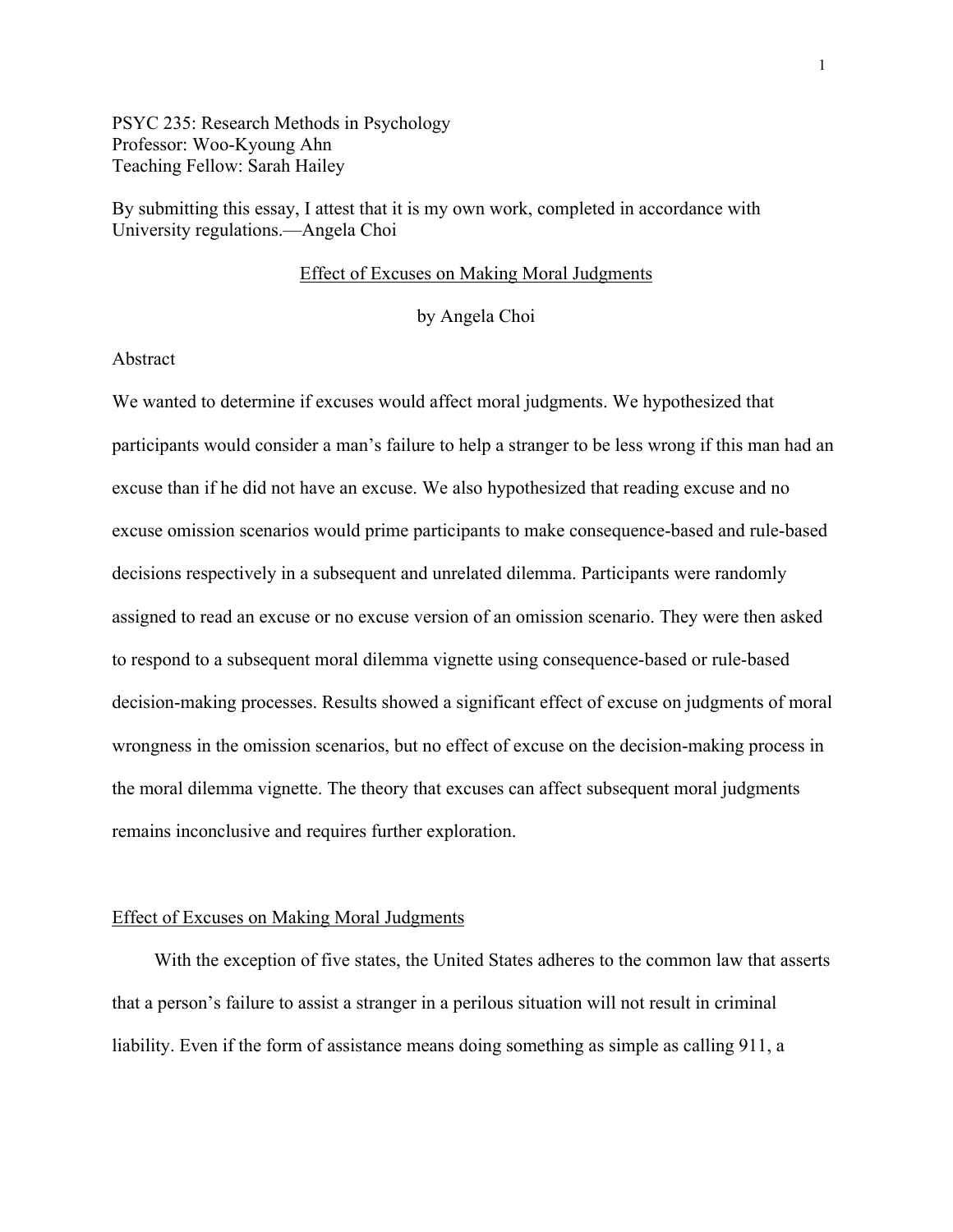person's failure to act would not be considered legally wrong (McIntyre, 1994). Despite the common law, most people would consider this person's failure to assist to be morally wrong.

Here are two versions of an omission scenario that illustrate the point above. Imagine a man who passes a stranger choking on a piece of food. This man can either perform the Heimlich maneuver or continue on his way. In the first version, the man continues on his way because he is rushing to the hospital to be with his dying mother. In the second version, he continues on his way because he does not want to become involved with a stranger's affairs. In both versions, the choking person dies and the man's failure to help is not legally wrong. However, do you believe what the man did is *morally* wrong? If so, in which version of the omission scenario and why?

We are not certain how people will answer these questions because there has been little research on how moral judgments are affected by different acts of omission. Instead, there is extensive research that compares how moral judgments are affected by acts of omission and commission. Omission is the failure to act to prevent harm and commission is an act that causes harm.

Kordes-de Vaal (1996) conducted a study to determine if omission and commission scenarios would influence judgments on immorality. Participants were assigned to read either omission or commission scenarios, or a combination of both. Results indicated that participants thought that characters in omission scenarios were less responsible for outcomes than characters in commission scenarios. Participants also perceived a character's intentions differently in omission and commission scenarios. In an omission scenario, a character's failure to act was seen more as a non-decision and less as an intention to harm whereas in a commission scenario, a character's actions signified his intention to harm.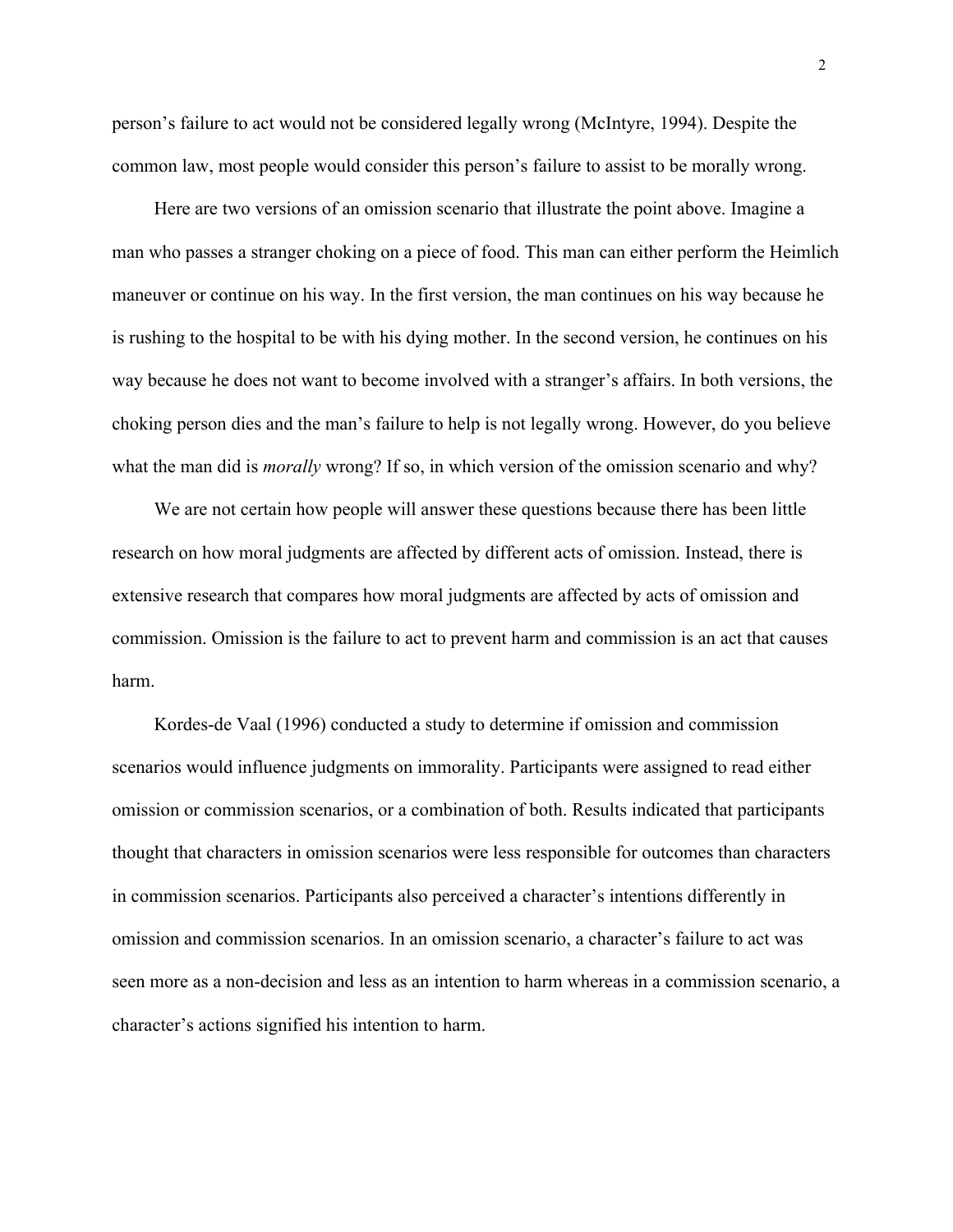We believed that the comparative nature between acts of omission and commission can explain why an act of omission is legally permissible. An act of omission is legally right because despite the fact that a person fails to help a stranger in need, this person did not intend or cause the stranger to be in that situation. Because he did not cause the situation to occur, the person is not legally liable to help the stranger (Robinson, 1984). However, perhaps the same act of omission could be considered morally wrong. We speculated that people may think that the fact that the person did not intend or cause the stranger to be in a perilous situation should not preclude this person from helping the stranger. Furthermore, a person should help a stranger in a grave situation because if the person were in the same position, he or she would want to be helped. For these reasons, failure to help may be perceived to be morally wrong.

We wanted to expand on the existing research, focus solely on acts of omission and determine if judgments of moral "wrongness" can vary depending on the circumstances in omission scenarios. In other words, we wanted to test if different types of omission scenarios would affect judgments of moral "wrongness." Because research has shown that intentions influence participants to perceive omission and commission scenarios differently, we wanted to find out if intentions would affect how participants perceive omission scenarios. More specifically, we wanted to see if excuses in omission scenarios would affect people's judgments of moral "wrongness."

We first hypothesized that the extent that one finds another person's omission to be morally wrong depends on whether this person has an excuse. We predicted that participants would view the omission scenarios as such: If a person has an excuse for ignoring a stranger's need for help, then the excuse would be seen as a mitigating circumstance that justifies the person's omission. On the other hand, a person who ignores a stranger without an excuse would be seen as having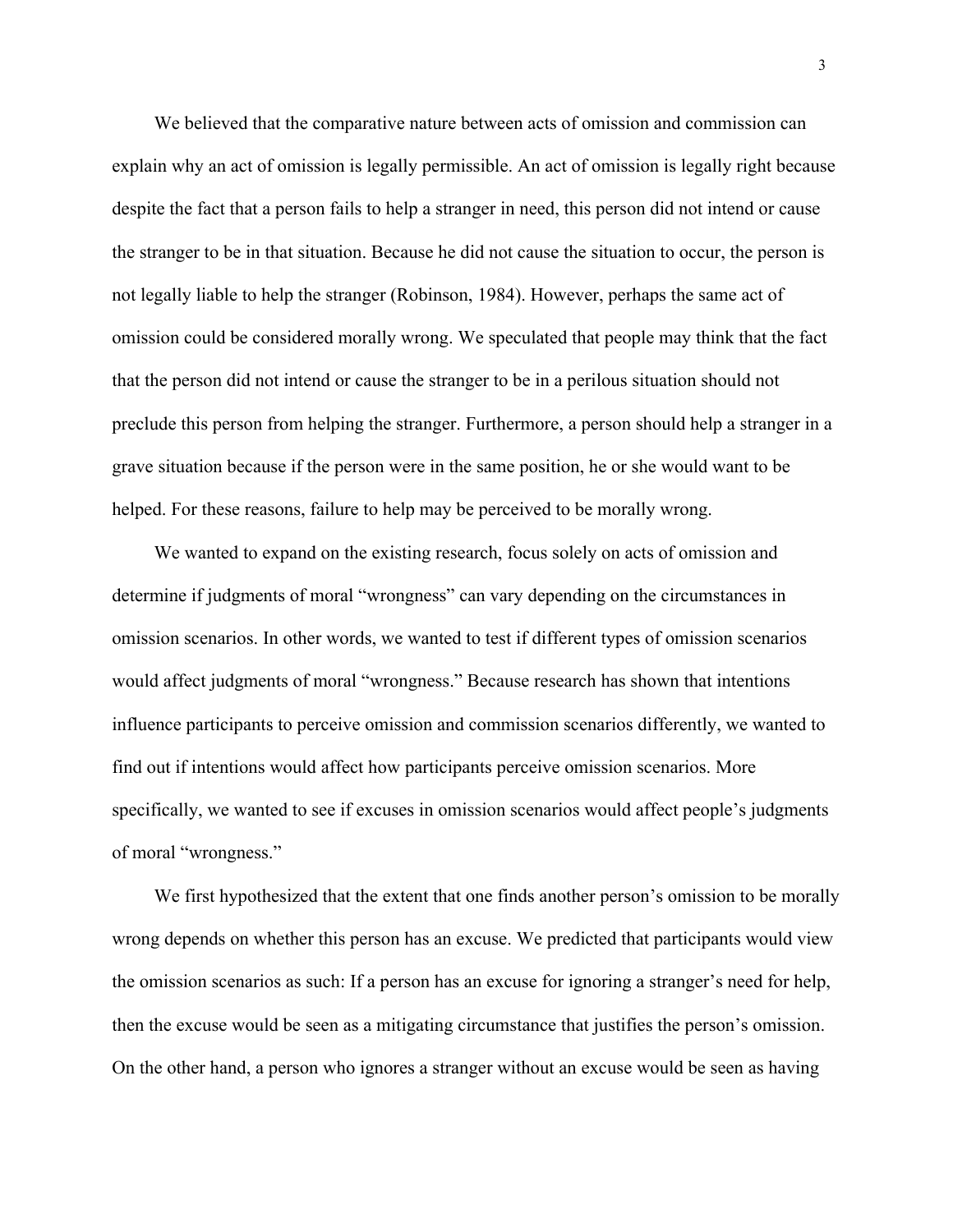acted immorally. We tested this hypothesis by presenting participants with either an excuse or no excuse version of an omission scenario similar to the one mentioned in the beginning of this report.

To further explore the effects of excuses, we wanted to determine if excuses could be used to prime moral judgments on a subsequent and unrelated dilemma. Psychology studies over the past 25 years have shown that different factors can prime people's "psychological concepts and processes" without their awareness (Bargh, 2006). In psychology studies, priming occurs when exposure to a stimulus affects a participant's performance in a subsequent task, unbeknownst to the participant. More specifically, many psychology studies have shown that various factors can prime people's moral judgments. For example, DeSteno and Valdesolo (2006) used a comedy clip to prime participants to provide different answers to the footbridge dilemma. Compared to participants who received a neutral prime, participants who watched the comedy clip were more likely to find it acceptable to push a heavy man off a footbridge in order to prevent a trolley from killing five people tied to the tracks.

If a comedy clip, something that is seemingly unrelated to the study, can subconsciously affect participants' answers to a dilemma, we hypothesized that excuses, which *are* related to intentions and moral judgments, would prime participants' answers to the subsequent moral dilemma vignette. In the dilemma, participants had to decide whether a girl should keep a promise to her best friend by helping her study or console an emotionally unstable new girl at school.

We then honed our second hypothesis based on Lammers' and Stapel's research on moral judgments (Lammers and Stapels, 2009). According to Lammers and Stapel, rule-based decisions and consequence-based decisions are drawn from two different lines of moral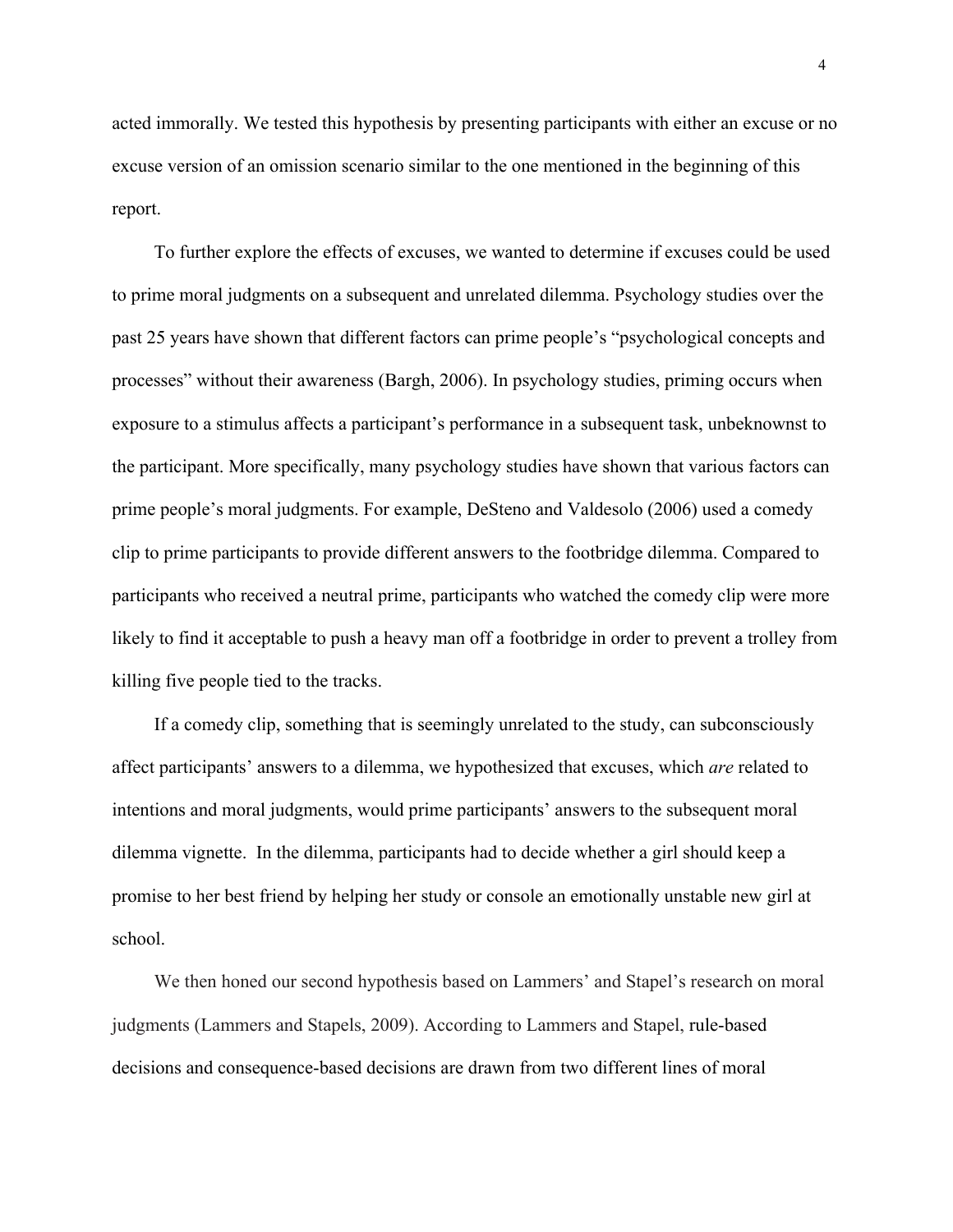reasoning. A rule-based decision maker considers whether or not an action is intrinsically right or wrong, regardless of the circumstances. For example: A rule-based decision maker would consider a man who steals to be wrong even if the man steals to prevent his family from starving. On the other hand, a consequence-based decision maker would consider the mitigating circumstances that led the man to steal and find his actions not to be wrong.

Lammers and Stapel explored the priming effects of power on moral reasoning. In one study, they asked participants to read a moral dilemma. Next, participants completed a wordsearch puzzle that either had high-power words (control, influence) or low-power words (subordinate, powerless). These word-search puzzles primed participants to be in high-power and low-power mindsets, respectively.

Lammers and Stapel believed that high-power participants care about maintaining stability and status quo because doing so allows them to exert their power and control resources. Hence, they predicted that high-power participants would make rule-based decisions because rules maintain status quo and reinforce the position of power. On the other hand, they hypothesized that low-power participants would focus on the fairness of an act. The researchers believed that low-power participants would make consequence-based decisions because they would judge the fairness of an act based on its consequences. The results supported these hypotheses.

Because Lammers and Stapel successfully used power to prime participants to make different moral judgments, we wanted to test whether excuses would have a similar priming effect on moral judgments. We hypothesized that participants who were primed with an excuse would make consequence-based decisions while participants who were not primed with an excuse would make rule-based decisions. In the excuse version, the man has a good excuse not to assist the stranger—he needs to get to the hospital as soon as possible to be with his dying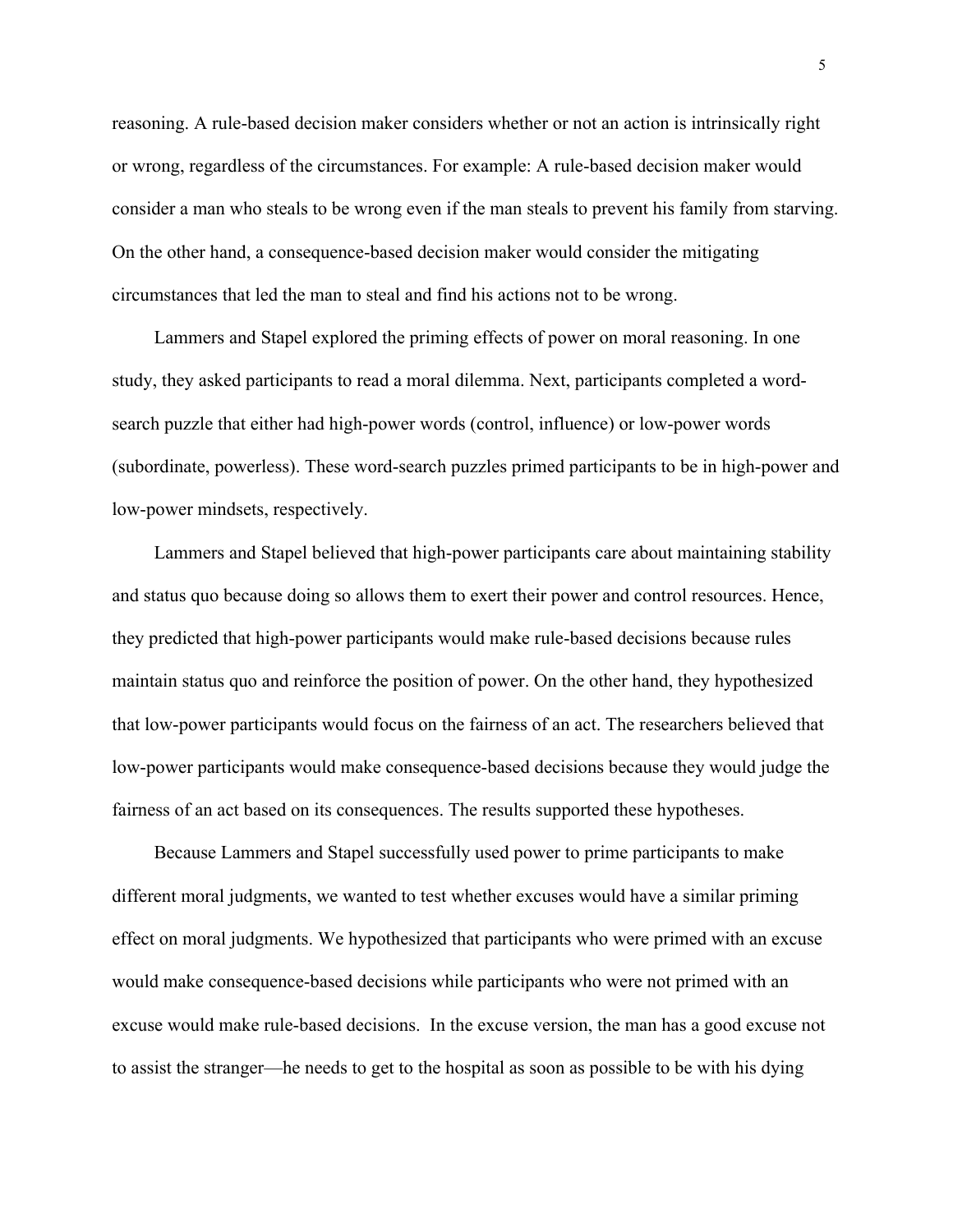mother. We hypothesized that the excuse would prime the participants to transfer this line of reasoning to the moral dilemma vignette. The new girl's emotional state of mind would be a good excuse for Anna to break her promise to her friend, despite the fact that breaking promises is wrong. On the other hand, we hypothesized that participants who were not primed with an excuse would make a rule-based decision. In the no excuse omission scenario, the man does not have a legitimate excuse not to assist the stranger. We hypothesized that the absence of an excuse would prime the participants to transfer this way of thinking to the moral dilemma vignette and cause them to believe that the girl does not have a good excuse to break her promise to her best friend. Hence, these participants will make rule-based decisions and think that a promise should be kept, regardless of the circumstances.

#### Method

#### **Participants**

Fifty Yale students, 17 male students and 33 female students, completed the study during regular class hours as a requirement for a psychology research methods course. Five participants were excluded from the data because they did not complete the study. Hence, this report contains data for the remaining 45 participants. Twenty-two participants were randomly assigned to read the excuse version of the omission scenario while 23 participants were randomly assigned to read the no excuse version of the omission scenario. Because the participants were college students, it is reasonable to assume that their ages ranged from 18-22.

#### **Materials and Design**

We created an excuse and no excuse version of an omission scenario. In both scenarios, Jacob passes a stranger who is choking on a piece of food. Jacob can perform the Heimlich maneuver or continue on his way. In the excuse version, Jacob continues on his way because he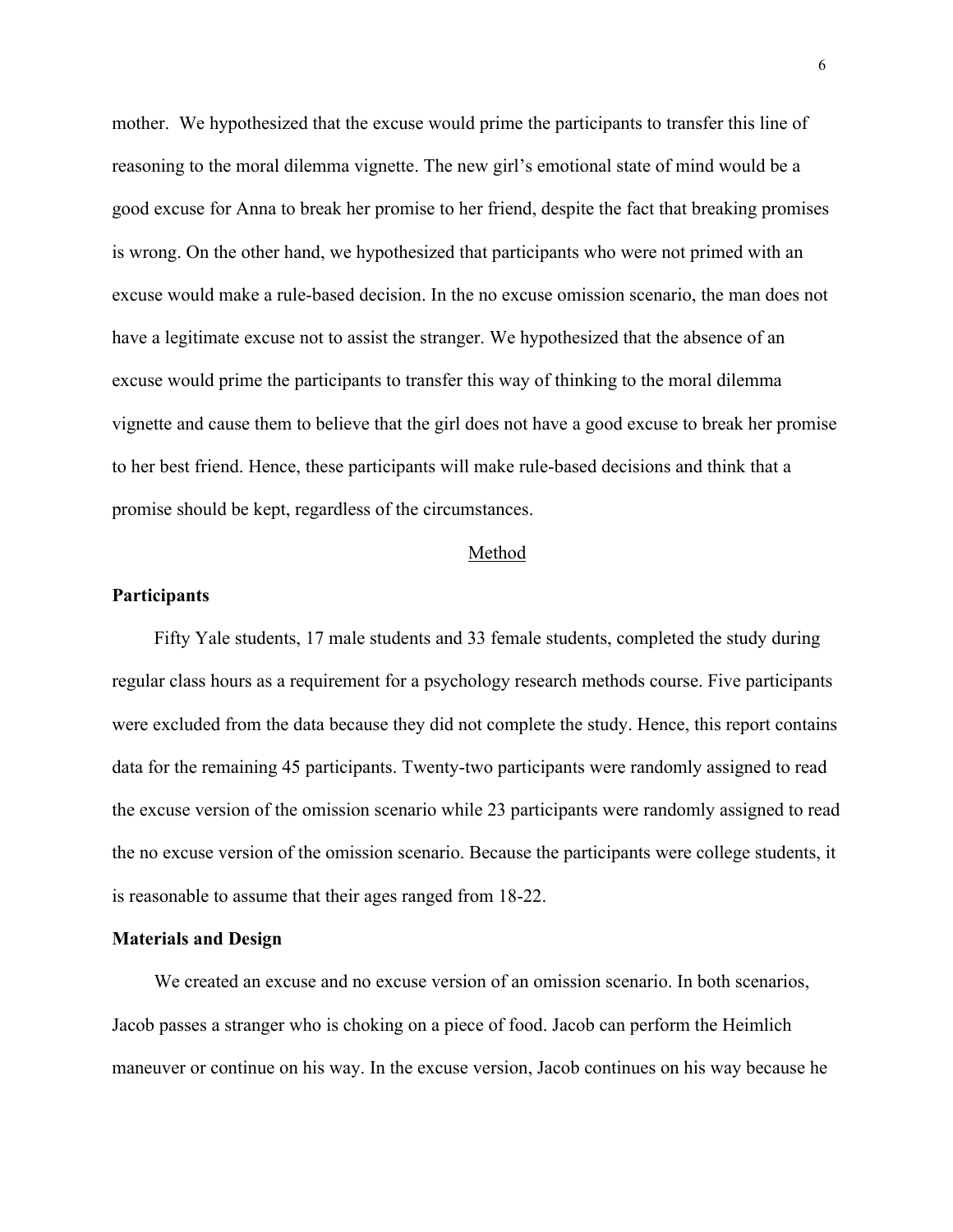is rushing to the hospital to be with his dying mother (See Appendix A). In the no excuse version, Jacob continues on his way because he does not want to become involved with a stranger's affairs (See Appendix B). In both versions, the choking person dies.

We were interested in measuring two dependent variables in this study. The first dependent variable was a participant's answer (scale of 1-5) to the question "Do you think what Jacob did was wrong?" (See Appendix A and Appendix B). The answer "Yes" was operationally defined as a rating of 1 or 2, with 1 as the strongest indication. A rating of 3 represented a participant's indifference between a "yes" and "no" answer. The answer "No" was operationally defined as a rating of 4 or 5, with 5 as the strongest indication.

The second dependent variable was whether participants used rule-based or consequencebased reasoning after reading the moral dilemma vignette. In the dilemma, Anna made a promise to her best friend to help her study for her math final. On the day that they are supposed to study, Anna is approached by the new girl in school. The new girl is emotionally unstable and asks Anna if she would be willing to talk with her. The participants were asked to rate from a scale of 1-7 whether Anna should keep her promise to her best friend (1) or console the new girl (7) (See Appendix C). A rule-based decision was operationally defined as any rating between 1- 3, with 1 as the strongest indication. A rating of 4 represented a participant's indifference between a rule-based and consequence-based decision. A consequence-based decision was operationally defined as any rating between 5-7, with 7 as the strongest indication.

The omission scenarios and moral dilemma vignette were presented on two separate sheets of paper in order to prevent the participants from knowing that they were part of the same study. Moreover, both versions of the omission scenario and the moral dilemma vignette were printed with different sets of instructions and in different fonts.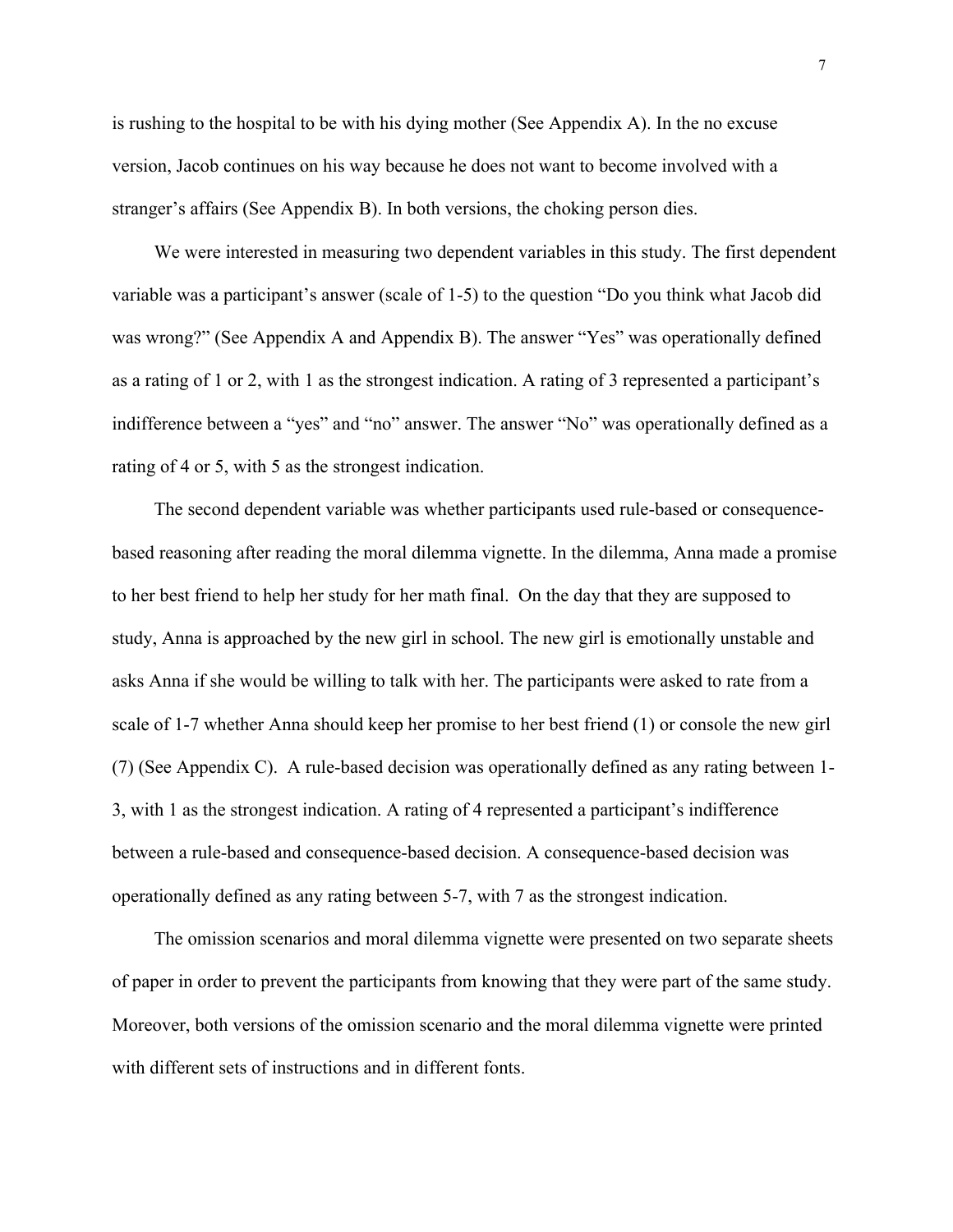### **Procedure**

We randomly assigned participants to read either the excuse or no excuse version of the omission scenario. Next, they answered the corresponding question. As soon as they were finished, the participants were presented with the moral dilemma vignette and asked to answer the accompanying question. After the participants answered the dilemma question, they were debriefed about the real purpose of the study.

#### Results

We hypothesized that participants who read about Jacob in the excuse omission scenario would find him to be less wrong than participants who read about Jacob in the no excuse omission scenario. We also hypothesized that participants who read the excuse version of the omission scenario would make consequence-based decisions for the dilemma while participants who read the no excuse version of the omission scenario would make rule-based decisions for the dilemma. In order to test these hypotheses, an independent t-test was conducted. As predicted, participants who read the excuse version of the omission scenario believed that Jacob was less wrong than participants who read the no excuse version of the omission scenario. There was a significant difference in the answers for the excuse (*M*=3.05, *SD*=1.17) and no excuse  $(M=2.00, SD=95)$  omission scenarios,  $t(43)=3.29, p=.002$ , such that participants who read the excuse omission scenario thought that Jacob was less wrong than the participants who read the no excuse omission scenario (See Figure 1). Contrary to the second hypothesis, there was no significant difference in the answers to the dilemma for the participants who read the excuse (*M*=2.05, *SD*=1.00) and no excuse (*M*=2.39, *SD*=1.20) omission scenarios, *t*(43)= -1.05, *p*=.30.

# Discussion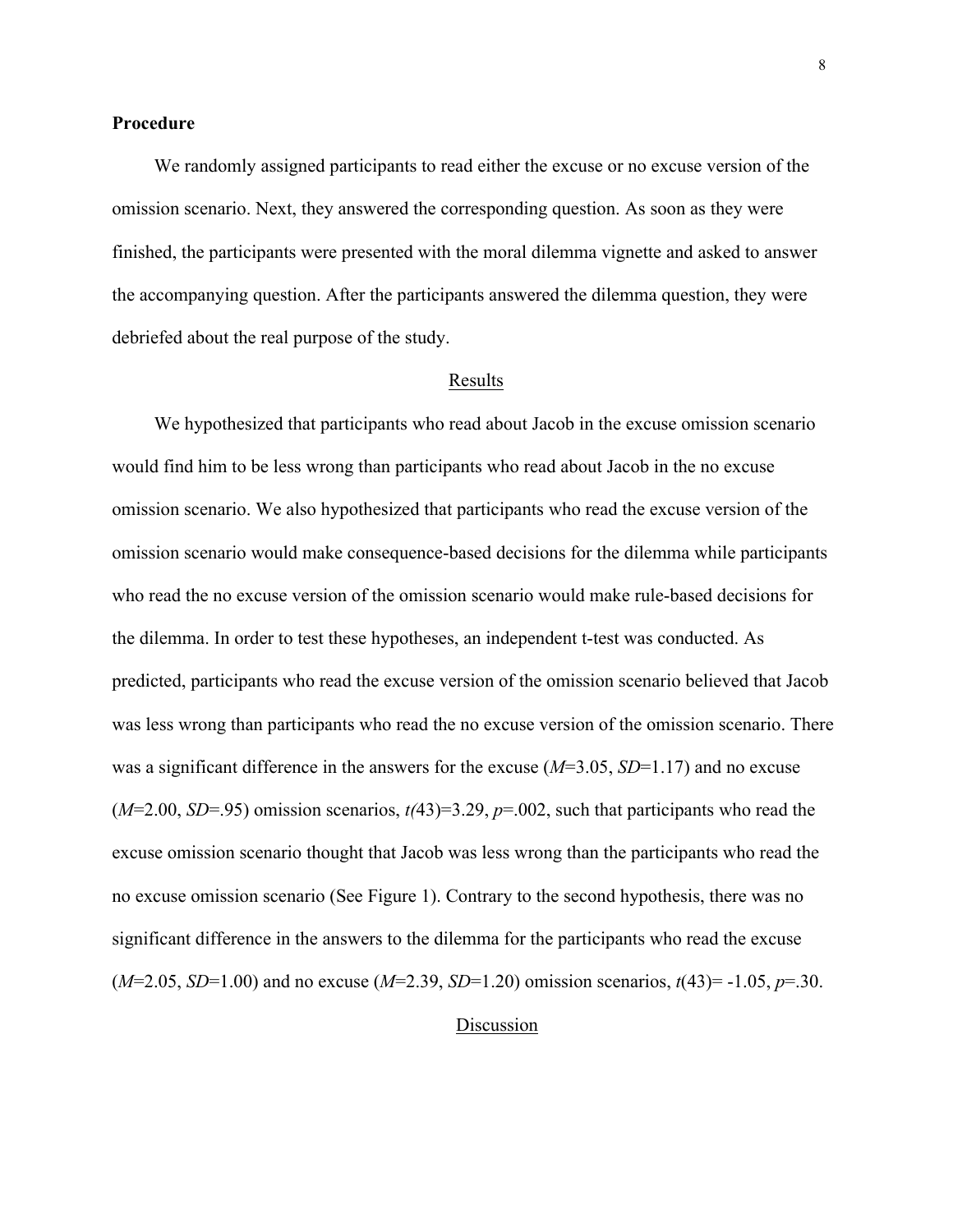The results confirmed the first hypothesis that participants judged a bystander's failure to help a stranger to be less wrong if he had an excuse than if he did not have an excuse. The results supported our belief that the extent to which one finds a person's actions to be wrong can change with the person's circumstances. In this study, the presence of an excuse led participants to think that the bystander was less wrong. These results indicate that participants may see an excuse as a mitigating circumstance that justifies the "immoral" nature of an act of omission.

On the other hand, the results did not support the second hypothesis that judging a bystander who has an excuse would increase consequence-based decisions on a subsequent moral dilemma. Although the second hypothesis was not confirmed, we do not believe that there is enough information to conclude that the second hypothesis is false. Instead, we believe that we were unable to confirm the hypothesis due to design flaws in the study.

In the dilemma, Anna has to choose between keeping a promise to her best friend by helping her study and consoling an emotionally unstable new girl at school. Although we tried to phrase the dilemma in a way that would cause the participants to be swayed in both directions, the majority of participants gave a rating between 1-3 for the dilemma, regardless of which omission scenario they read. These results indicate that the wording of the dilemma may have caused the participants to believe that the new girl did not need the consolation as much as the best friend needed help studying. In the dilemma the new girl asks Anna to meet her at Starbucks to finish their conversation. The participants might have thought, "If she is willing to go to a *public* place to talk about her problems at a *later* time, then she does not require immediate attention. On the other hand, Anna's best friend cannot delay her preparation for her exam." As a result, participants may not have even perceived Anna to be in a dilemma and it was clear to them what Anna should do.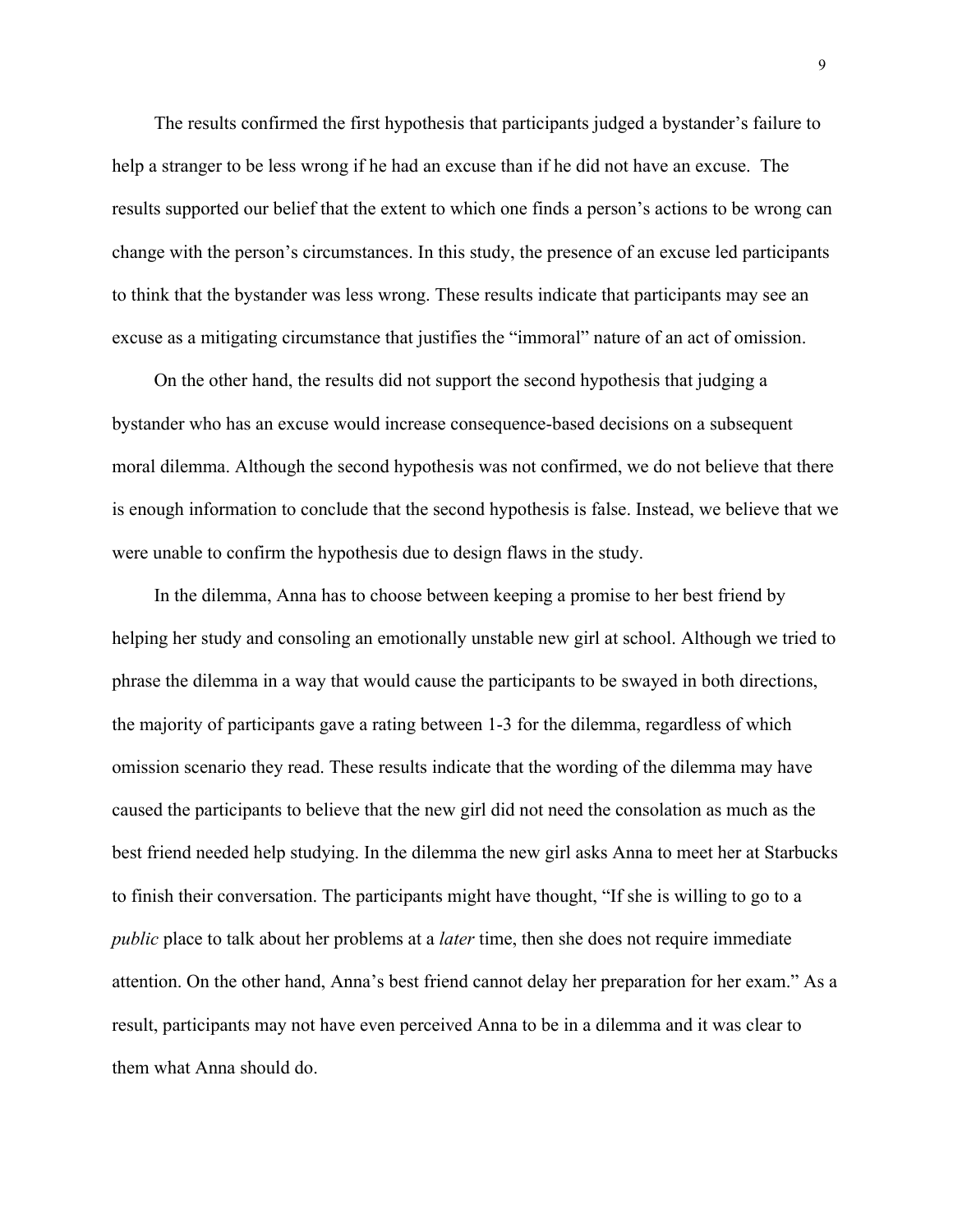If the participants did not consider the situation to be a dilemma, then they did not need to make a consequence or rule-based decision. The participants would have thought that Anna should keep her promise to her best friend because it is the most logical thing to do. Why should Anna forsake her best friend to help the new girl when the new girl does not require immediate attention and when Anna is certain that her best friend is relying on her? In other words, the participants answered the dilemma question based on their outcome preference for Anna to help her best friend instead of using consequence or rule-based decision-making processes. If participants made their decisions based on a preferred outcome, then there are limitations to the validity of the operational definition of the second dependent variable. We used a scale to 1-7 to determine how participants would resolve the dilemma, when in actuality; participants may not have even perceived a dilemma. Moreover, we decided that each rating from 1-7 represented either a consequence or rule-based decision, when in actuality, these ratings could have simply represented participants' preferred outcome. Additionally, we did not ask participants to state the reasons for their answers.

One way to reduce the limitation in validity is to rephrase the dilemma in a way that will cause the participants to be torn between Anna keeping her promise to her best friend and helping the new girl. For example, the new girl could say that she has suicidal thoughts. This new sense of urgency may cause participants to view the situation as a dilemma. If the situation is perceived as a dilemma, participants may no longer have a preferred outcome. Imagine this: There is a chance that if Anna keeps her promise to her friend and does not help the new girl, the new girl will hurt herself. In this case, Anna should help the new girl. Alternatively, there is a chance that if Anna keeps her promise to her friend and does not help the new girl, the new girl won't hurt herself. In this case, Anna should keep her promise to her friend. However, due to the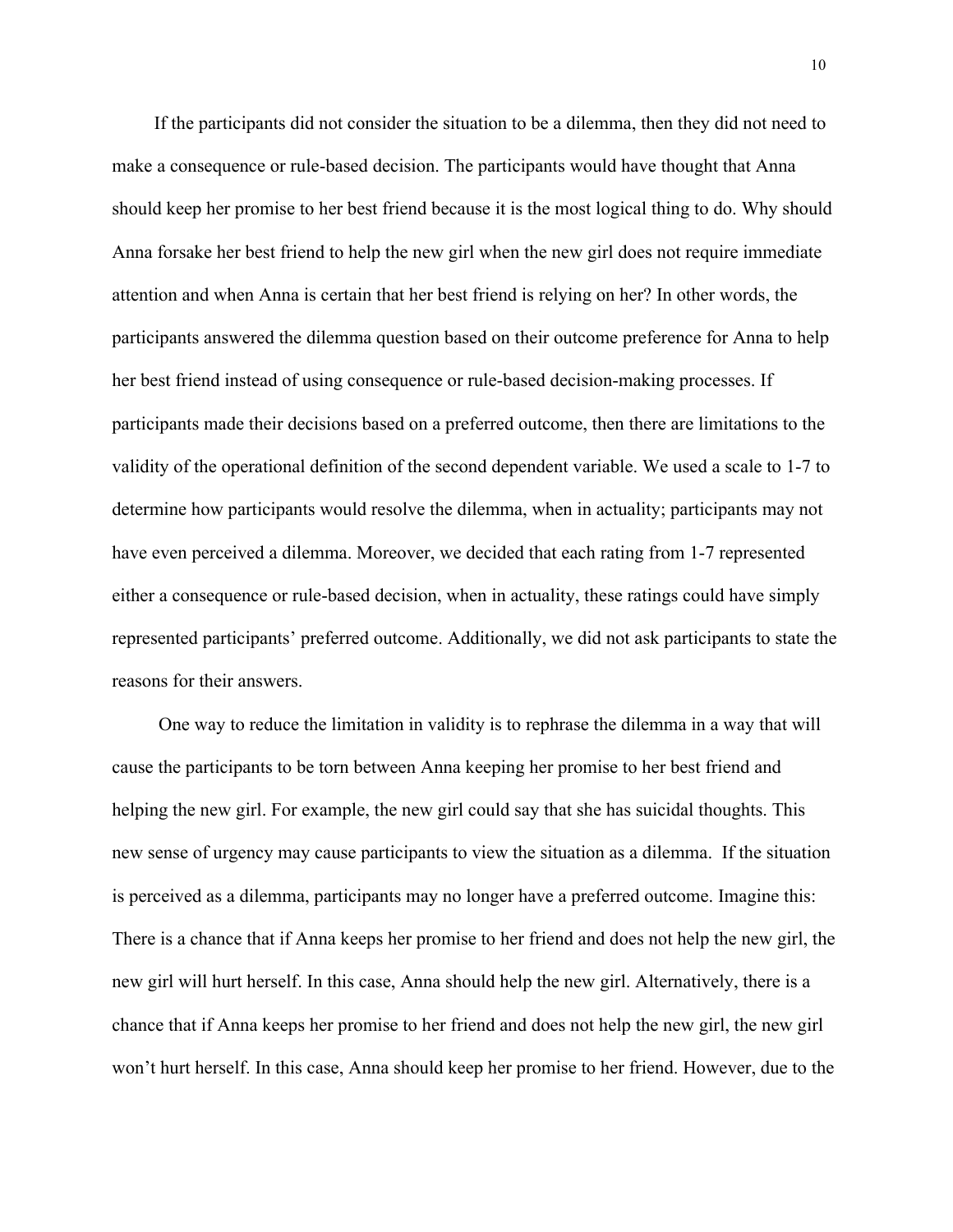ambiguity of the dilemma, participants cannot be certain what will happen. With the dilemma rephrased, it will be harder to make a decision. Hence, they may have to rely on rule-based or consequence-based decision-making processes to determine what Anna should do.

Despite the limitations in validity, the results suggest that this study may have good reliability. Thirty nine out of the 45 participants gave a rating between 1-3. If the overwhelming majority of participants decided that Anna should keep her promise to her friend regardless of which version of the omission scenario they read, the participants most likely did not sense the new girl's urgency for help and could not understand why Anna would want to help the new girl over her best friend. With more than 80% of participants voting for Anna to keep her promise, the results support our belief that participants did not perceive Anna to be in a dilemma. Hence, it is reasonable to believe that if the same study were conducted, other Yale students would give similar answers. However, to ensure that we would get the same results each time we run the study, it would be necessary to test-retest.

Despite the likelihood of having good reliability, there are limitations to the generalizability of this study. For many Yale students, academics is one of their highest priorities. Yale accepts students who have demonstrated academic achievements in high school. It is very likely that students who choose to matriculate at Yale continue to strive for academic success. They know that academic achievements qualified them to attend Yale. They also know that academic achievements will qualify them for future opportunities. Hence, when Yale students were asked to read the dilemma, the repercussions of Betty failing her class might have automatically influenced them to decide that Anna should keep her promise to Betty and help her study for her math final. Students from other colleges and non-college students may not be as concerned with academic success and may consider the new girl's situation to be more pressing. Because Yale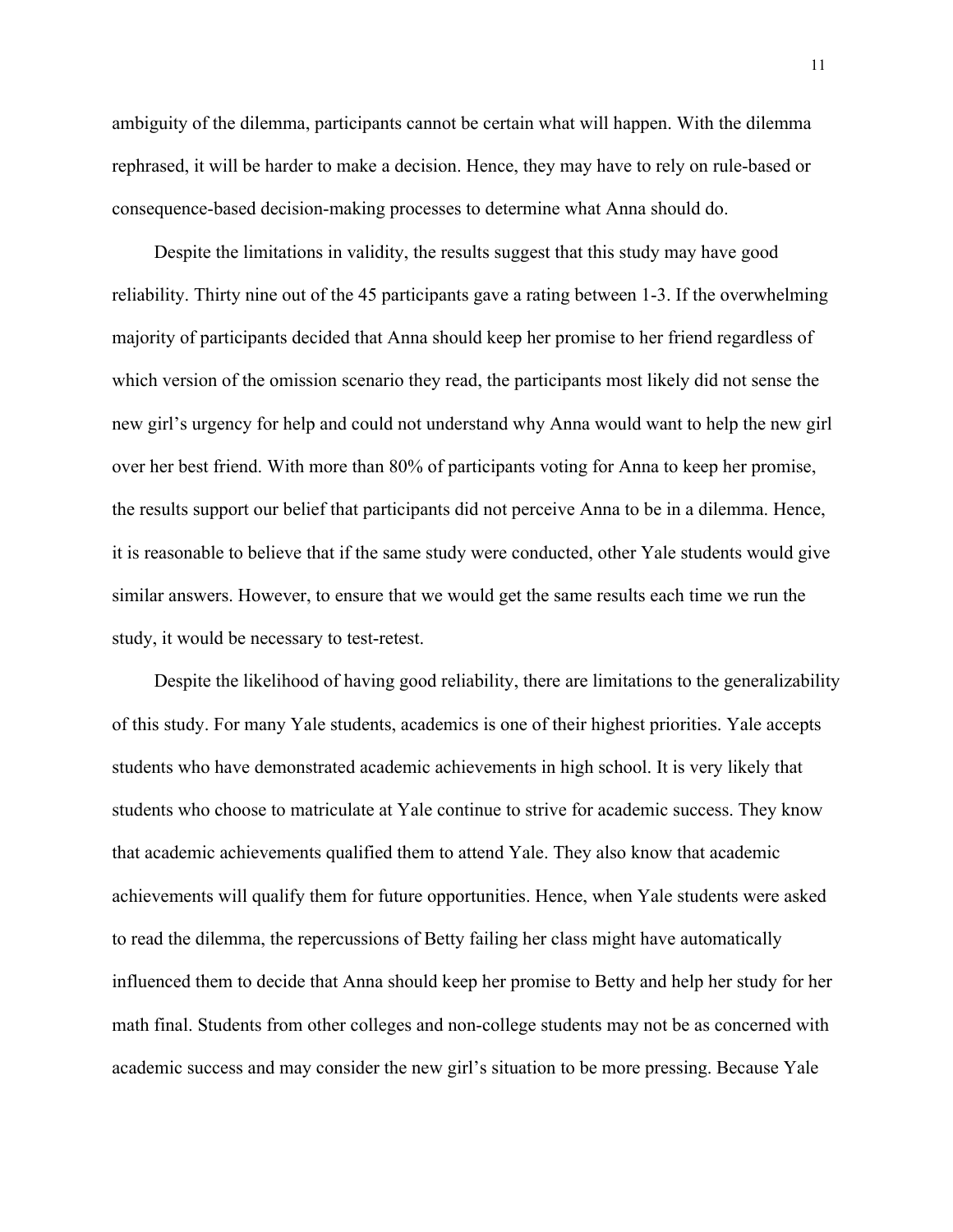students show a history of prioritizing academics, the results of this study are not representative of that of other people.

However, because Yale students do have other concerns and priorities besides grades, it would be erroneous to say that they are different from the general population and that it was this difference that caused the null result. To counter the claim in the previous paragraph, we want to point out that academics is not the only thing that Yale students care about. Students would not be able to get into Yale if they only had academic achievements. According to Yale's admission website, admissions officers are looking for "applicants with a concern for something larger than themselves" (http://admissions.yale.edu/what-yale-looks-for). Therefore, instead of assuming that the majority of Yale students answered similarly due to their concern for academics, we should consider other factors that could have attributed to the similar answers. As previously mentioned, based on the wording of the dilemma, the participants may not have perceived the situation as a dilemma. They may not have perceived the new girl's problem to be urgent and as a result, had an outcome preference for Anna to help her friend study.

Instead of attributing the null results to the Yale students, we believe that the null result was caused by design flaw. As previously mentioned, the moral dilemma vignette was phrased in such a way that caused participants to fail to perceive the situation as a dilemma. Hence, it is reasonable to believe that participants had an outcome preference for Anna to help her best friend because they did not perceive a dilemma. We believe that this explanation can account for the null result. In future studies, if we rephrase the dilemma to demonstrate the new girl's urgent need for help, more participants may perceive the situation as a dilemma and use either consequence-based or rule-based decision-making processes.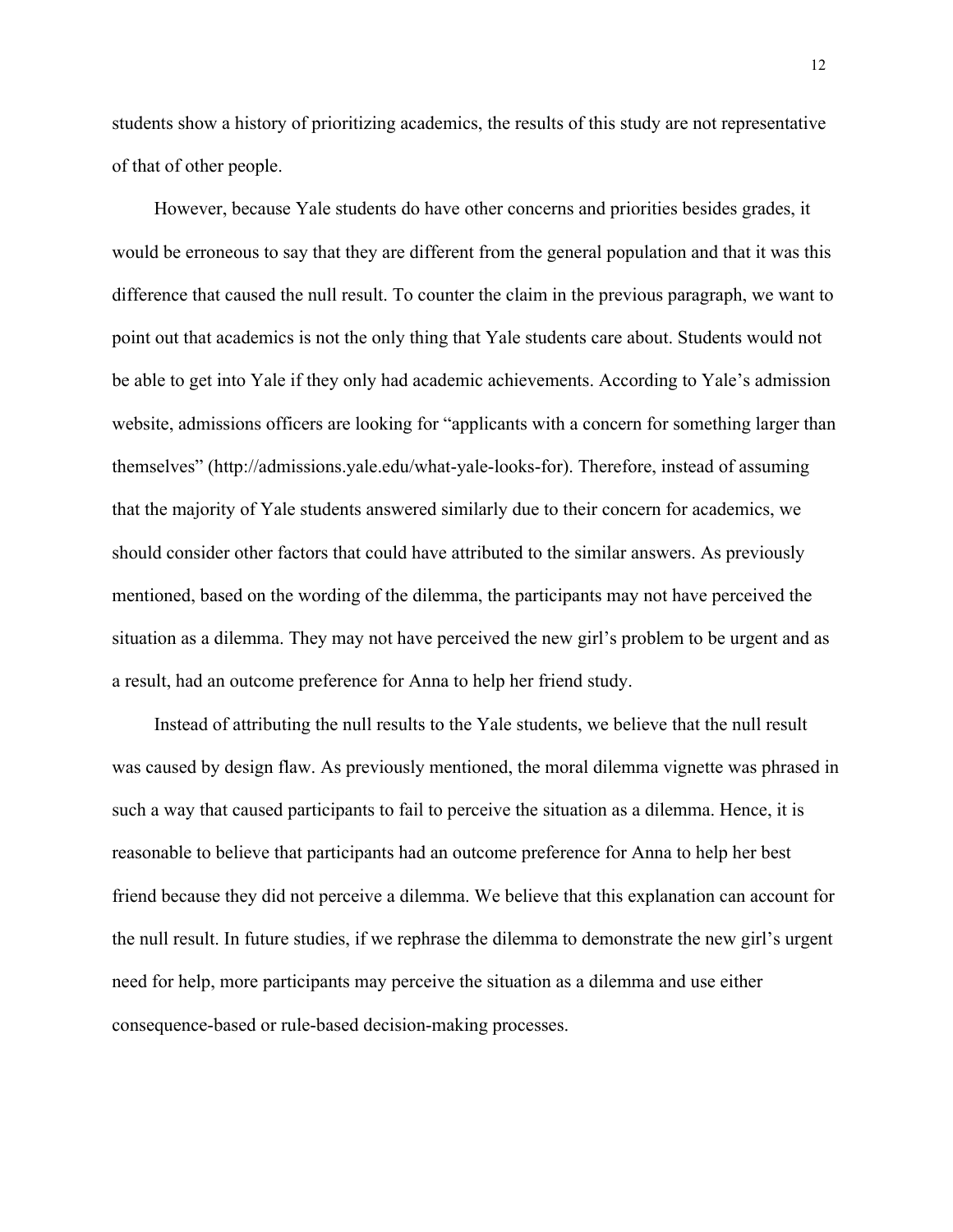Furthermore, because we used an independent variable (excuse v. no excuse omission scenario) that has never been used in previous psychology studies to manipulate a dependent variable that has been used in a previous psychology study, it is still inconclusive as to whether the manipulation can affect the dependent variable. If further exploration confirms our second hypothesis, this study could expand on Lammer's and Stapel's current research on consequence or rule-based decisions. Confirmation of the hypothesis could demonstrate that another factor besides power can influence whether people make consequence-based or rule-based decisions.

Although we did not confirm our second hypothesis, our results did support our first hypothesis that excuses would affect how a person perceives the moral "wrongness" of an act of omission. We believe that confirmation of our first hypothesis has real-world implications in the legal field. As previously mentioned, five states do not adhere to the common law regarding omissions liability. For example, the statute in Vermont states,: "A person who knows that another is exposed to grave physical harm shall, to the extent that the same can be rendered without danger or peril to himself or *without interference with important duties owed to others*, give reasonable assistance to the exposed person" (McIntyre, 2004).

In this study, participants believed that Jacob's failure to act was less wrong when he had an excuse. It is possible that participants believed that helping the stranger would interfere with Jacob's *important* duty to his mother. However, what if other people do not consider Jacob's visit to his mother to be an *important* duty? If people have opposing views, does the Vermont statute truly reflect what society expects people to do when they see a stranger in a perilous situation? If not, how can legislators change the wording of this statute? On the other hand, because participants thought that Jacob's failure to act was more wrong when he did not have an excuse, is it possible for Vermont statute to spread to other states?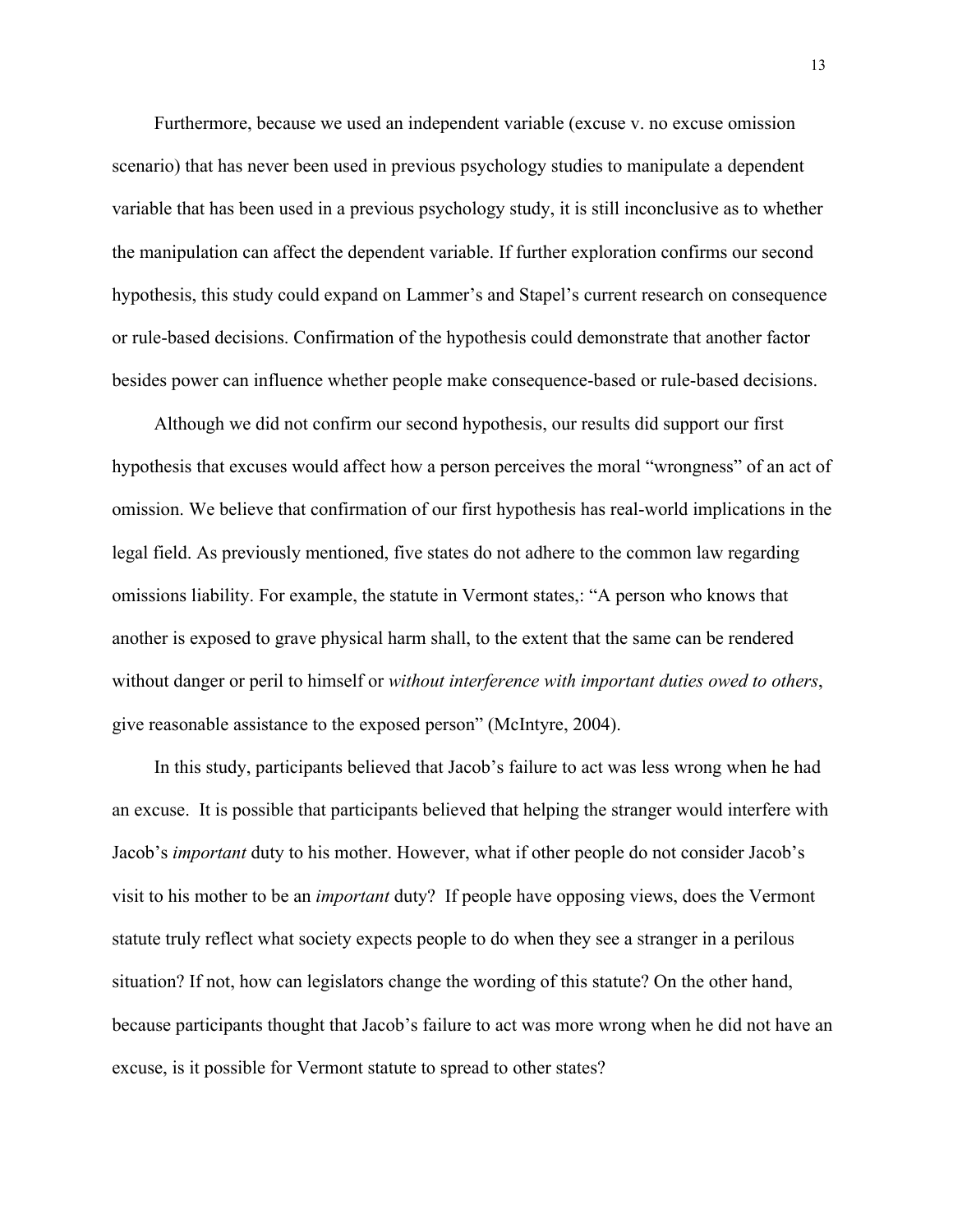Additionally, this study could have real-world implications in the court system. Depending on personal preferences and decision-making processes, jury members can choose to consider the circumstances leading up to a crime or they can choose to ignore the circumstances and view a crime as being intrinsically wrong. How they construe the crime can, in turn, determine if they make rule-based or consequence-based decisions regarding the verdict. Hence the outcome of a case may simply reflect jury members' decision-making processes. It can be unsettling to know that people's futures rest in the hands of ordinary citizens who make decisions based on facts and circumstances that they choose to consider or ignore. Because rule-based and consequence-based decision-making processes can have this magnitude of impact on our judgments, we believe that it is worthwhile to determine other factors and priming effects that can influence us to make rulebased or consequence-based decisions.

#### **References**

- Bargh, J.A. (2006). What have we been priming all these years? On the development, mechanisms, and ecology of nonconscious social behavior. *European Journal of Social Psychology*, *36*(2), 147-168.
- Kordes-de Vaal, J.H. (1996). Intention and the omission bias: omissions perceived as nondecisions. *Acta Psychologica*, *93*(1-3), 161-172.
- Lammers, J., & Stapel, D.A. (2009). How power influences moral thinking. *Journal of Personality and Social Psychology*, *97*(2), 279-289.
- McIntyre, A. (1994). Guilty bystanders? On the legitimacy of duty to rescue statutes. *Philosophy and Public Affairs*, *23*(2), 157-191.
- Robinson, P.H. (1984). Criminal liability for omissions: a brief summary and critique of the law in the united states. *New York Law School Law Review*, *29*(1), 101-124.
- Valdesolo, P., & DeSteno, D. (2006). Manipulations of emotional context shape moral judgment. *Psychological Science*, *17*(6), 476-477.

*What Yale looks for*. (2010). Retrieved from http://admissions.yale.edu/what-yale-looks-for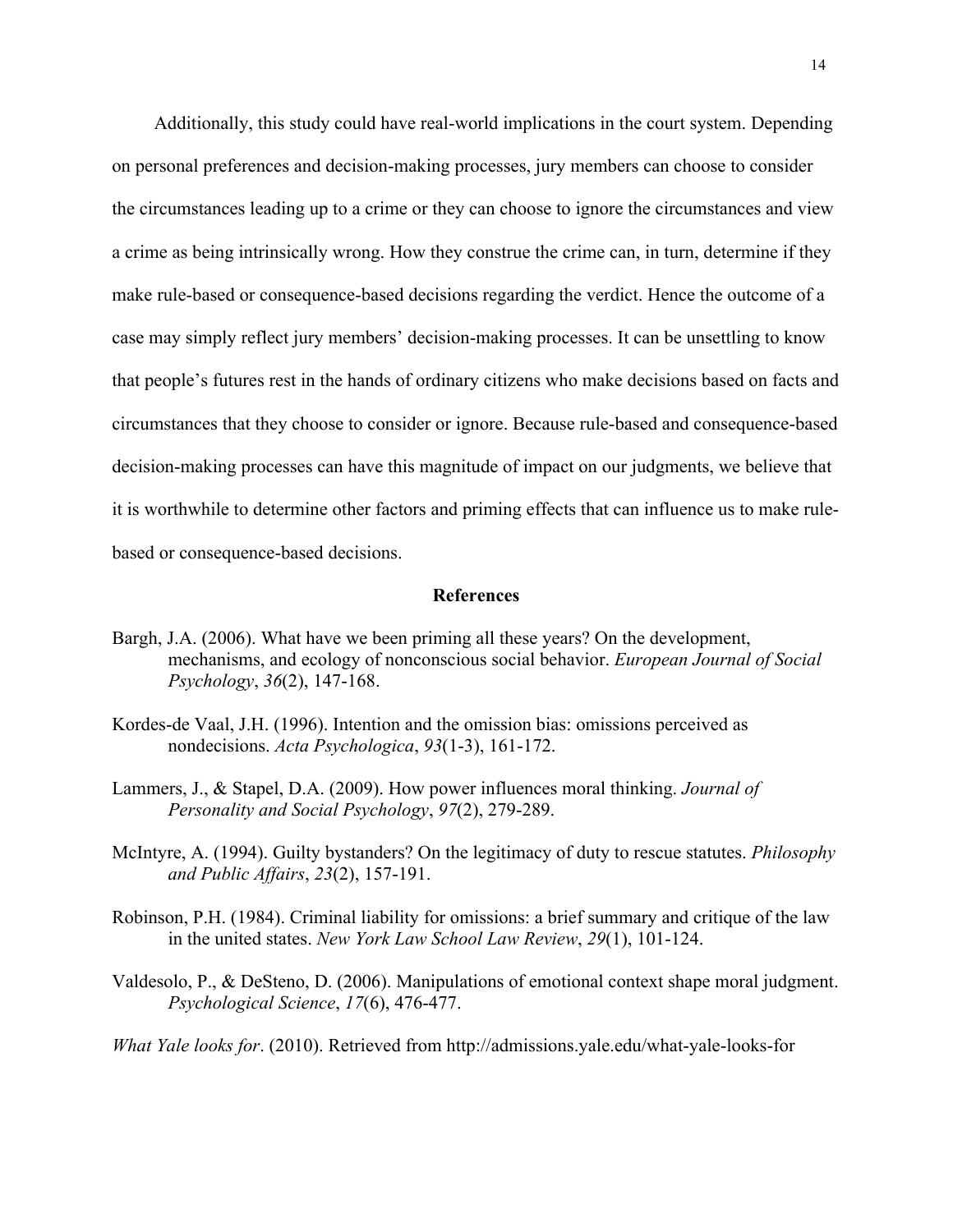

*Figure 1.* Ratings for judgment of moral wrongness in the excuse and no-excuse omission scenario



# **Please read the following scenario and answer the question below.**

Jacob is rushing to the hospital because he found out that his mother just suffered a lifethreatening heart attack. As he is running to the hospital, he spots a person who is choking on a piece of food. He only has 2 options:

- A. He can stop and perform the Heimlich maneuver on the person.
- B. He can continue on his way to the hospital.

Jacob chooses Option B because it is more important for him to be with his mother at the hospital. As a result, the choking person dies.

According to the common law in Connecticut, a bystander does not have the duty to assist another person in a perilous situation unless the bystander caused the situation to occur or the bystander has a special relationship to the person. (ie: The bystander is the person's parent)

## **Do you think what Jacob did was wrong? (Circle ONE number.)**

Absolutely Yes Absolutely No

 $1\quad 2\quad 3\quad 4\quad 5$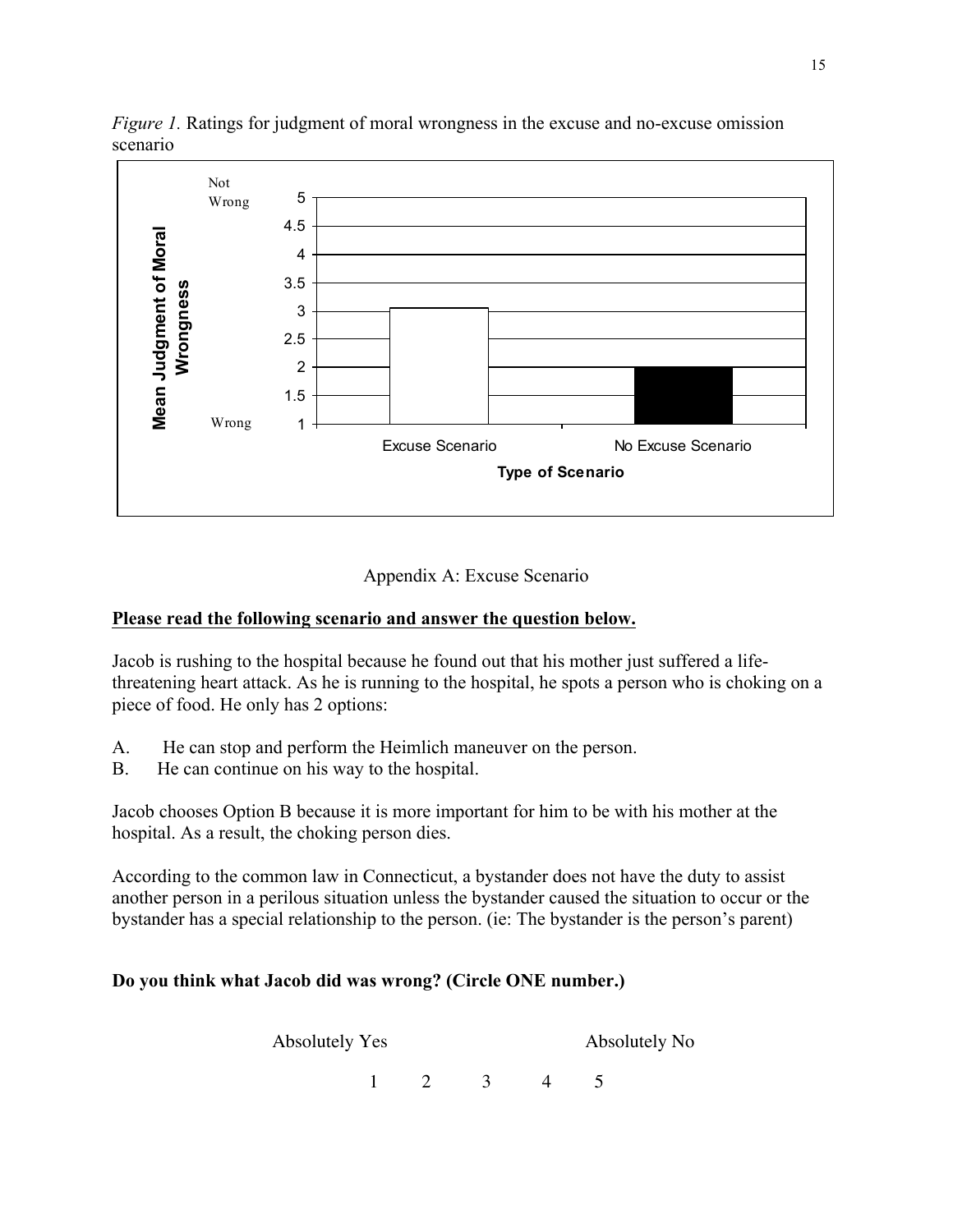### Appendix B: No Excuse Scenario

## **Please read the following scenario and answer the question below.**

Jacob is walking down the street and he spots a person choking on a piece of food. He only has 2 options:

- A. He can stop and perform the Heimlich maneuver on the person.
- B. He can continue on his way.

Jacob chooses Option B because he does not know the person and does not want to get involved in another person's business. As a result, the choking person dies.

According to the common law in Connecticut, a bystander does not have the duty to assist another person in a perilous situation unless the bystander caused the situation to occur or the bystander has a special relationship to the person. (ie: The bystander is the person's parent)

## **Do you think what Jacob did was wrong? (Circle ONE number.)**



# Appendix C: Dilemma

# *Please read the following story carefully. When you are finished, answer the following question.*

Anna made a promise over two weeks ago to help her best friend Betty study the night before her calculus final. Betty has been doing terribly in the class. If she doesn't receive a grade of 90+ on her final, she will fail the class. Betty specifically asked Anna to help her study because she knows that Anna has the highest average in the class. Betty also knows that she can count on Anna.

On the day before Betty's exam, Anna sees a girl named Caroline crying in the school hallway. She is worried about her so she walks over and asks her what's wrong. Caroline tells her that she's new to the school. She transferred because she was a social outcast in her old school. Now that she's in her new school, she doesn't feel like anything has changed. Furthermore, she is caught in the middle of her parent's vicious divorce. Before Caroline can continue with her story, the bell rings and she runs off to her next class. However, before she leaves she says, "Sorry, I have to run. But it's been really nice talking to you. Actually, you're the only nice person that